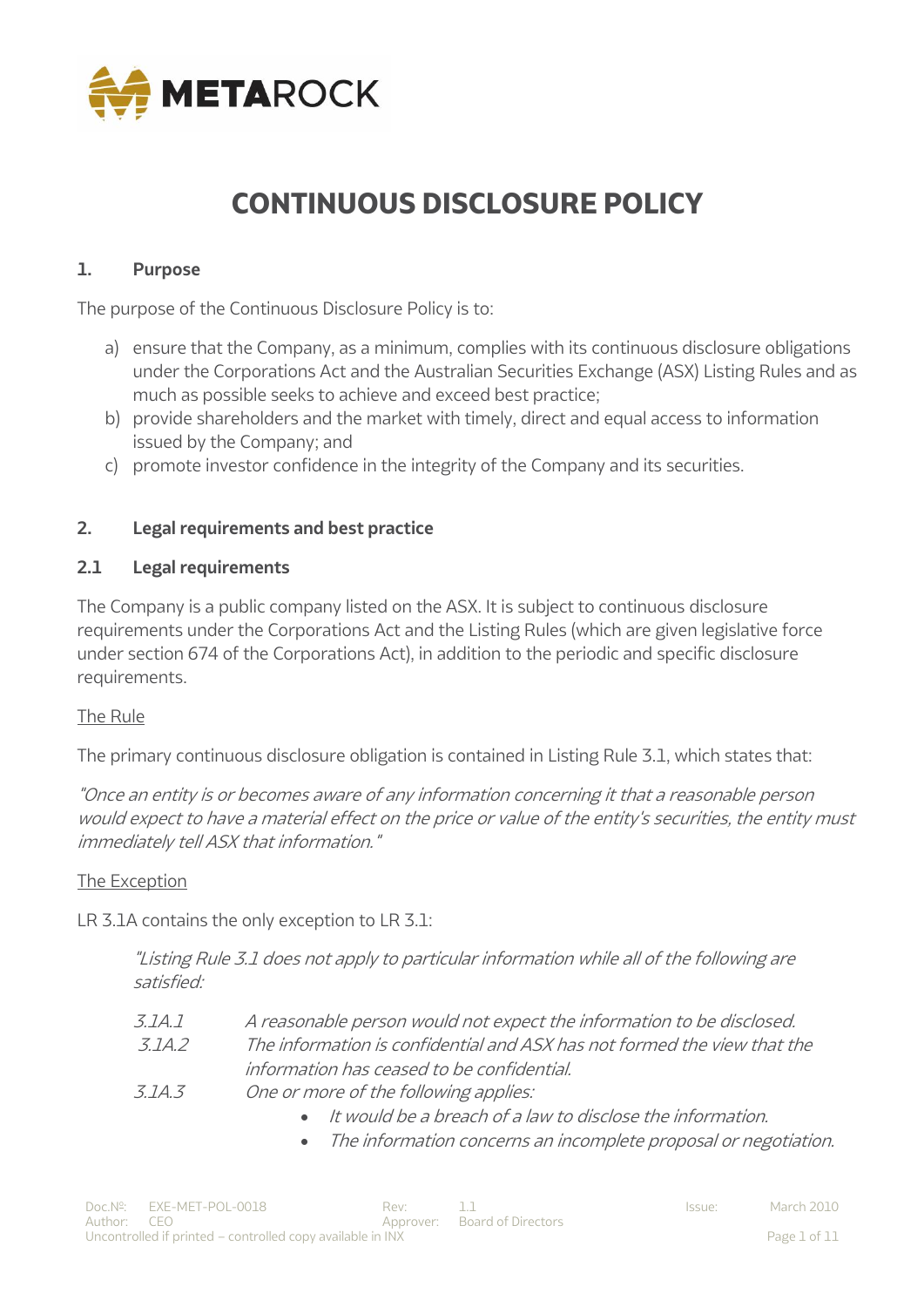

- The information comprises matters of supposition or is insufficiently definite to warrant disclosure.
- The information is generated for the internal management purposes of the entity.
- The information is a trade secret."

# ASX may request information to correct false market

Listing Rule 3.1B provides that if the ASX considers that there is, or is likely to be, a false market in an entity's securities, and requests information from the entity to correct or prevent the false market, the entity must give ASX the information needed to correct or prevent the false market.

#### Disclosure to ASX first

Listing Rule 15.7 further requires that an entity must not release information that is for release to the market to anyone until it has given the information to the ASX, and has received an acknowledgement from ASX that the information has been released to the market.

#### Material price sensitive information

Section 677 of the Corporations Act states that, a reasonable person would be taken to expect information to have a "material effect on the price or value" of securities if the information "would, or would be likely to, influence persons who commonly invest in securities in deciding whether to acquire or dispose of "those securities.

# **2.2 Best practice guidelines**

In addition to the legal requirements, there are guidelines published by various bodies which, though not (or not yet) mandatory, set out various views of best practice in the area of continuous disclosure.

The most important of these guidelines are:

- a) ASX Corporate Governance Council "Corporate Governance Principles and Recommendations", in particular Recommendations 5.1 and 5.2;
- b) ASX Guidance Note 8 "Continuous Disclosure";
- c) Australasian Investor Relations Association "Best Practice Guidelines for Communication between Listed Entities and the Investment Community";
- d) Australian Securities and Investments Commission (ASIC) Guidance Rules "Better disclosure for investors"; and
- e) ASIC guidance and discussion paper "Heard it on the grapevine".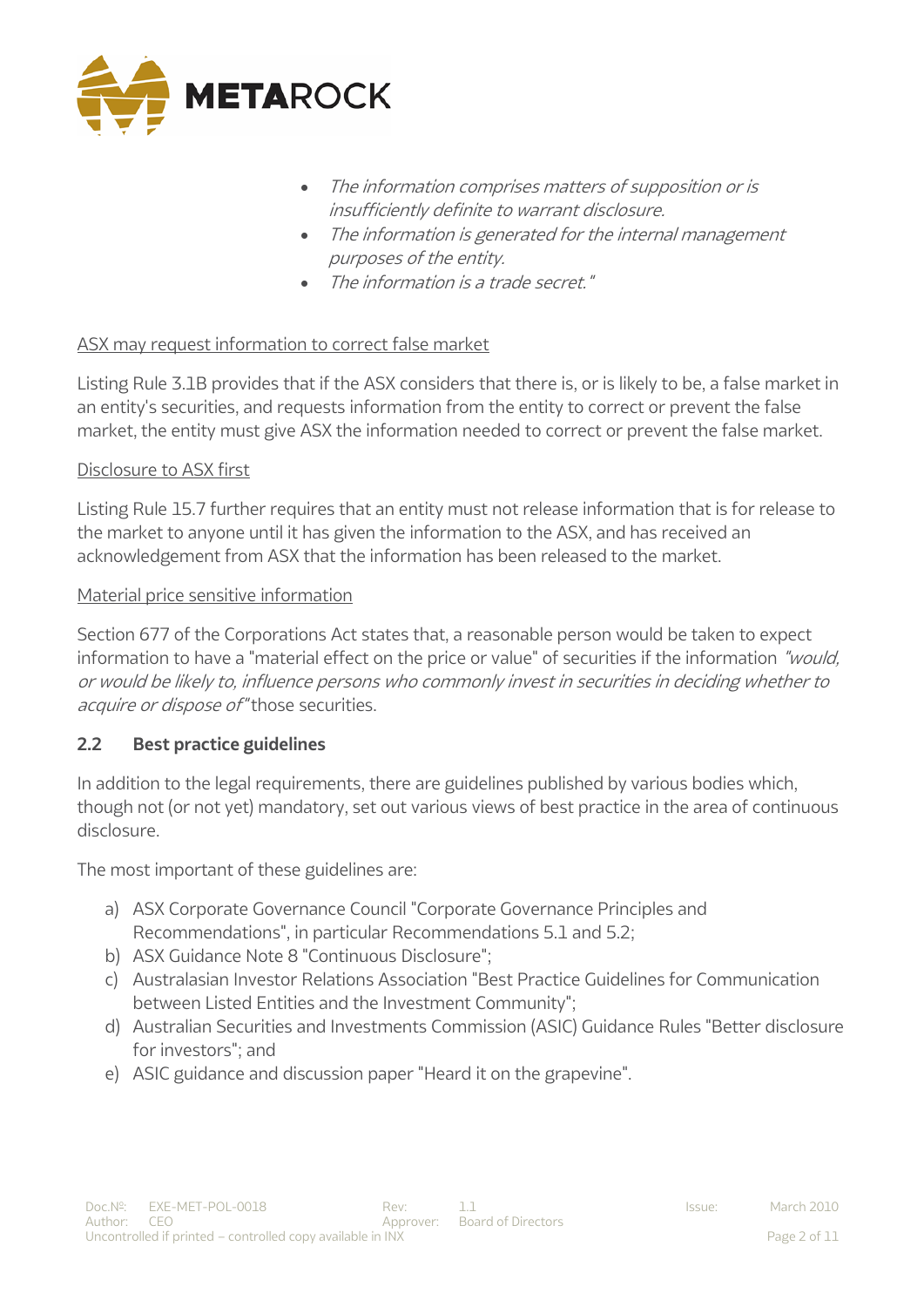

# **2.3 This Policy**

This Policy contains all continuous disclosure requirements under the Listing Rules and the Corporations Act, and incorporates best practice guidelines suggested by the sources listed above. It was adopted by the Board of the Company on [date].

# **3. Disclosure principle**

The Company will immediately notify the ASX of any information concerning it that a reasonable person would expect to have a material effect on the price or value of the Company's securities, unless exempted by the Listing Rules.

The Company's securities include:

- Shares fully paid ordinary shares; and
- Options 500 employee options.

# **4. Material price sensitive information**

Any information concerning the Company which would, or would be likely to, influence investors in deciding whether to acquire or sell the Company's securities ("material price sensitive information") must be disclosed to the ASX in accordance with this Policy.

The Company Secretary is responsible for determining what information is to be disclosed. Where there is doubt as to whether certain information should be disclosed, the Company Secretary will discuss the issue with senior executives, and if necessary, seek external advice.

The Company Secretary may develop further guidelines for each individual business unit in determining what is material price sensitive information for that business unit, for example, in the form of quantitative ranges.

The following provides a guide as to the type of information that is likely to require disclosure. This is not an exhaustive list. The determination of whether certain information is material price sensitive information which is subject to continuous disclosure necessarily involves the use of judgment. There will inevitably be situations where the issue is less than clear. If you come across information which potentially falls within the category of material price sensitive information, you should treat it as if it is material price sensitive information and leave the question for the Company Secretary to resolve.

Matters which generally require disclosure include:

a) a change in the Company's financial forecasts or expectations. As a guide, a variation in excess of 10-15% may be considered material. If the Company has not made a forecast, a similar variation from the previous corresponding period may be considered material;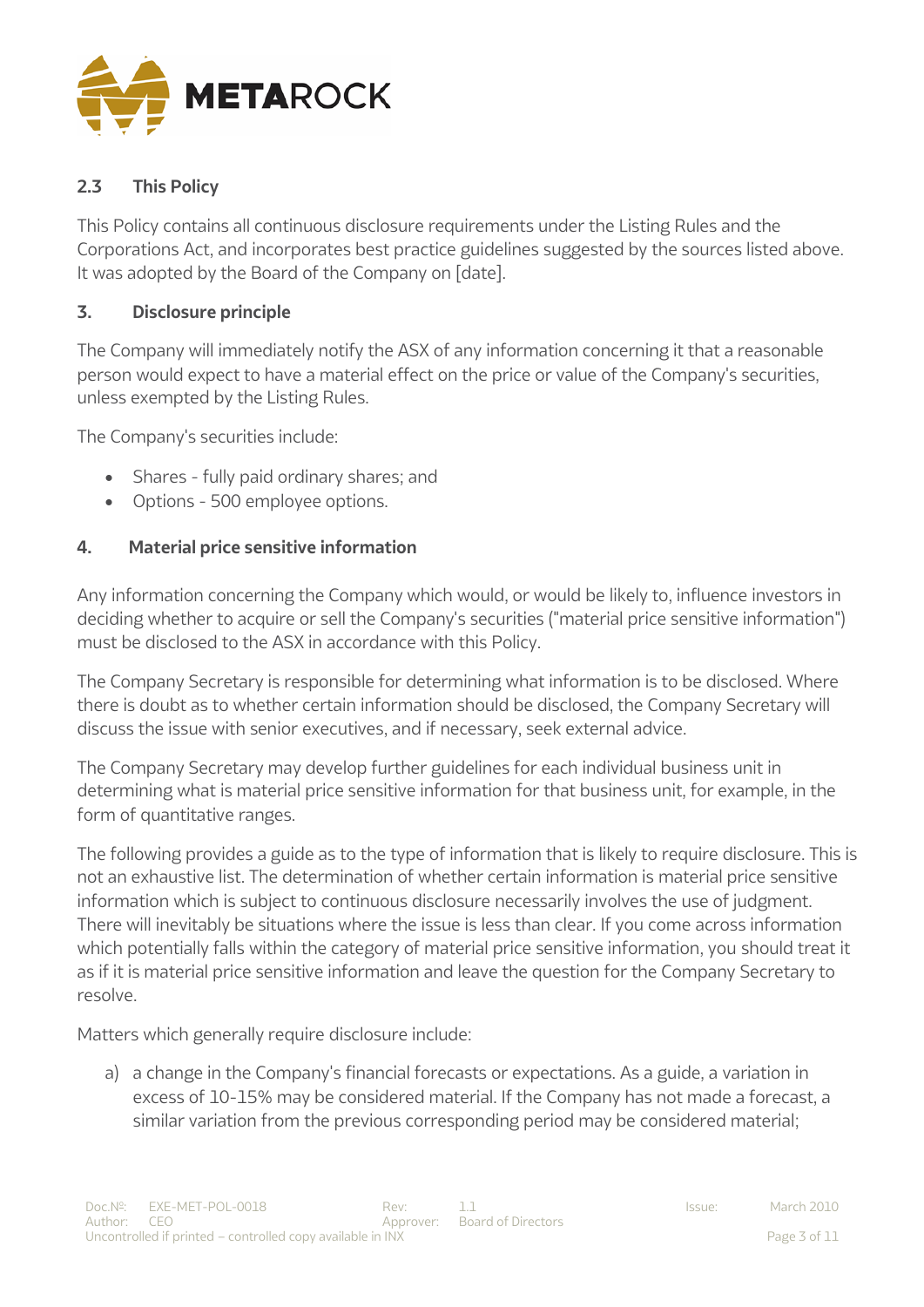

- b) a recommendation or declaration of a dividend or distribution, or a decision one will not be declared;
- c) changes in the Board of Directors, senior executives or auditors. In the case of the appointment of a new chief executive officer (CEO), disclosure of the key terms and conditions of the relevant contract entered into (e.g. components of pay package) will be necessary;
- d) a change in the Company's accounting policy;
- e) an agreement between the Company (or a related party or subsidiary) and a Director (or a related party of the Director).
- f) events regarding the Company's shares, securities, financing or any default on any securities (e.g. under or over subscriptions to an issue of securities, share repurchase program);
- g) information about the beneficial ownership of shares obtained by the Company under the Corporations Act:
- h) giving or receiving a notice of intention to make a takeover offer;
- i) a transaction for which the consideration payable or receivable is a significant proportion of the written down value of the Company's consolidated assets (an amount of 5% or more would normally be significant but a smaller amount may qualify in a particular case);
- j) mergers, acquisitions/divestments, joint ventures or changes in assets;
- k) significant developments in regard to new projects or ventures;
- l) major new contracts, orders, or changes in suppliers or customers;
- m) significant changes in products, product lines, supplies or inventory;
- n) industry issues that may have a material impact on the Company;
- o) significant changes in technology or the application of technology which could affect business;
- p) legal proceedings against or allegation of any breach of the law, whether civil or criminal, by the Company;
- q) decisions on significant issues affecting the Company by regulatory bodies in Australia (such as the Australian Competition and Consumer Commission and Takeovers Panel, or other bodies relevant to the Company);
- r) natural disasters or accidents that have particular relevance to the businesses of the Company or its suppliers;
- s) the appointment of a receiver, manager, liquidator or administrator in respect of any loan, trade credit, trade debt, borrowing or securities held by the Company or any of its subsidiaries; or
- t) a copy of a document lodged with an overseas stock exchange or regulator containing market sensitive information not previously disclosed to the ASX.

# **5. Roles and responsibilities - at a glance**

This Policy will be administered by several key personnel within the Company. However, employees at every level have a role to play to ensure that the Company achieves the objectives of this Policy.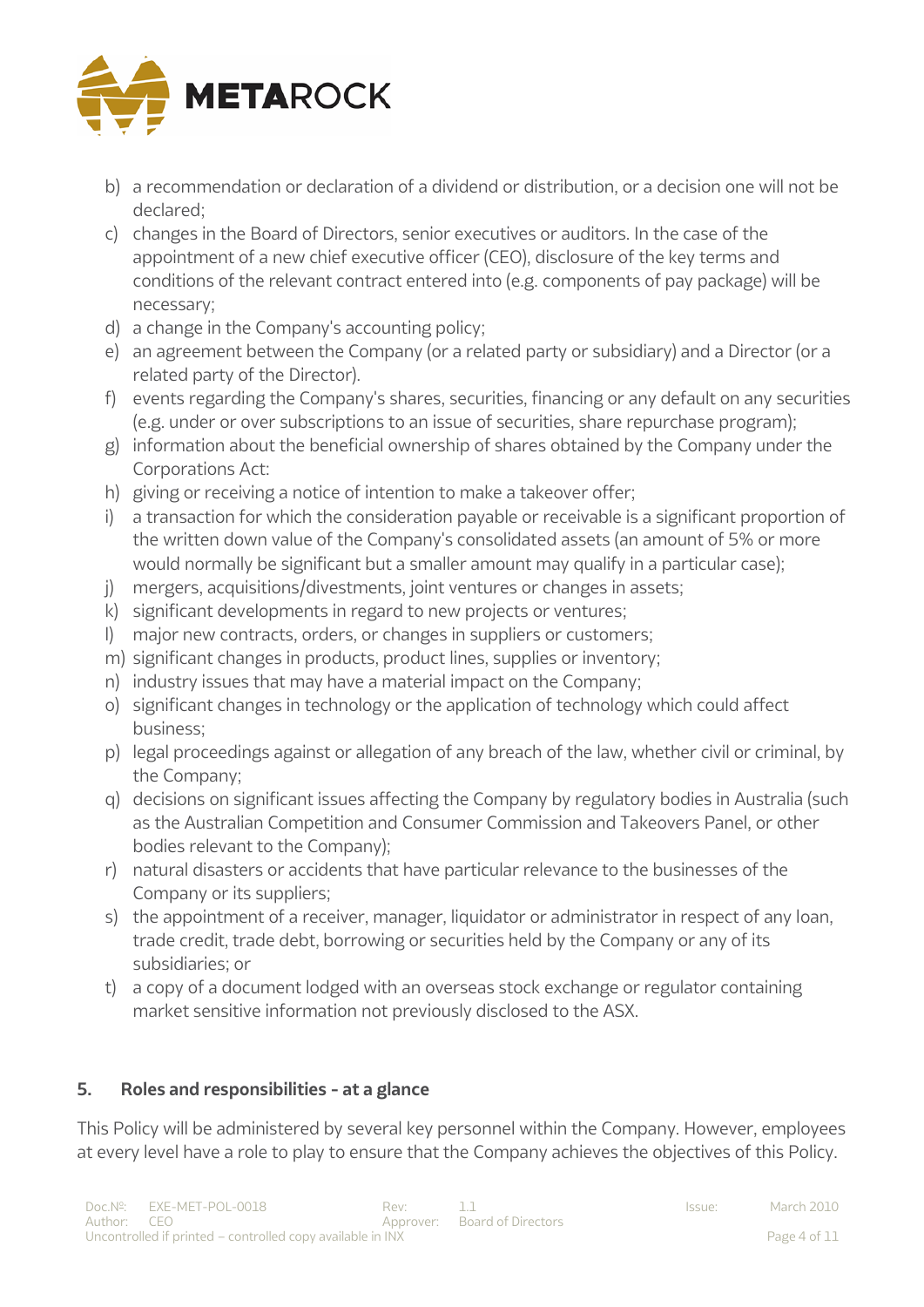

The responsibilities under this Policy are divided as follows:

- a) Board of Directors the Board of Directors adopted this Policy on [insert date] and will be responsible for signing off on any subsequent amendments recommended by the Company Secretary. The Board of Directors may be involved in the review of significant ASX announcements;
- b) Company Secretary responsible for the overall administration of this Policy and all communications with the ASX (see below);
- c) Authorised Spokespersons the only Company employees authorised to speak on behalf of the Company to external parties (see below);
- d) Disclosure Officers a Disclosure Officer has been appointed for each business unit, who will be responsible for reporting any material price sensitive information within their business unit to the Company Secretary;
- e) Other employees report any material price sensitive information to the Disclosure Officer of their business unit. Observe the Company's "no comments" policy.

# **6. Company Secretary**

The Company Secretary is responsible for the overall administration of this Policy, and in particular, is responsible for:

- a) ensuring that the Company is compliant with its continuous disclosure obligations;
- b) all communications with the ASX;
- c) reviewing proposed external announcements, and consulting with appropriate members of the Board of Directors, senior executives and/or external advisers as necessary;
- d) implementing reporting processes and determining divisional guidelines (financial or qualitative) for materiality of information;
- e) reporting on continuous disclosure issues regularly to the Board of Directors;
- f) keeping a record of all ASX and other announcements that the Company has made;
- g) monitoring the effectiveness of this Policy, including the understanding by Company employees in general of the principles and spirit of continuous disclosure; and
- h) regularly reviewing this Policy for legislative changes or development of best practice, and communicating any amendments to the Company's employees.

# **7. Authorised spokespersons**

The authorised spokespersons are the Managing Director, Chief Executive Officer, Company Secretary and Chairman and other persons authorised by the Company Secretary from time to time. They are the only Company employees who may speak to the media or other external parties in relation to matters subject to this Policy.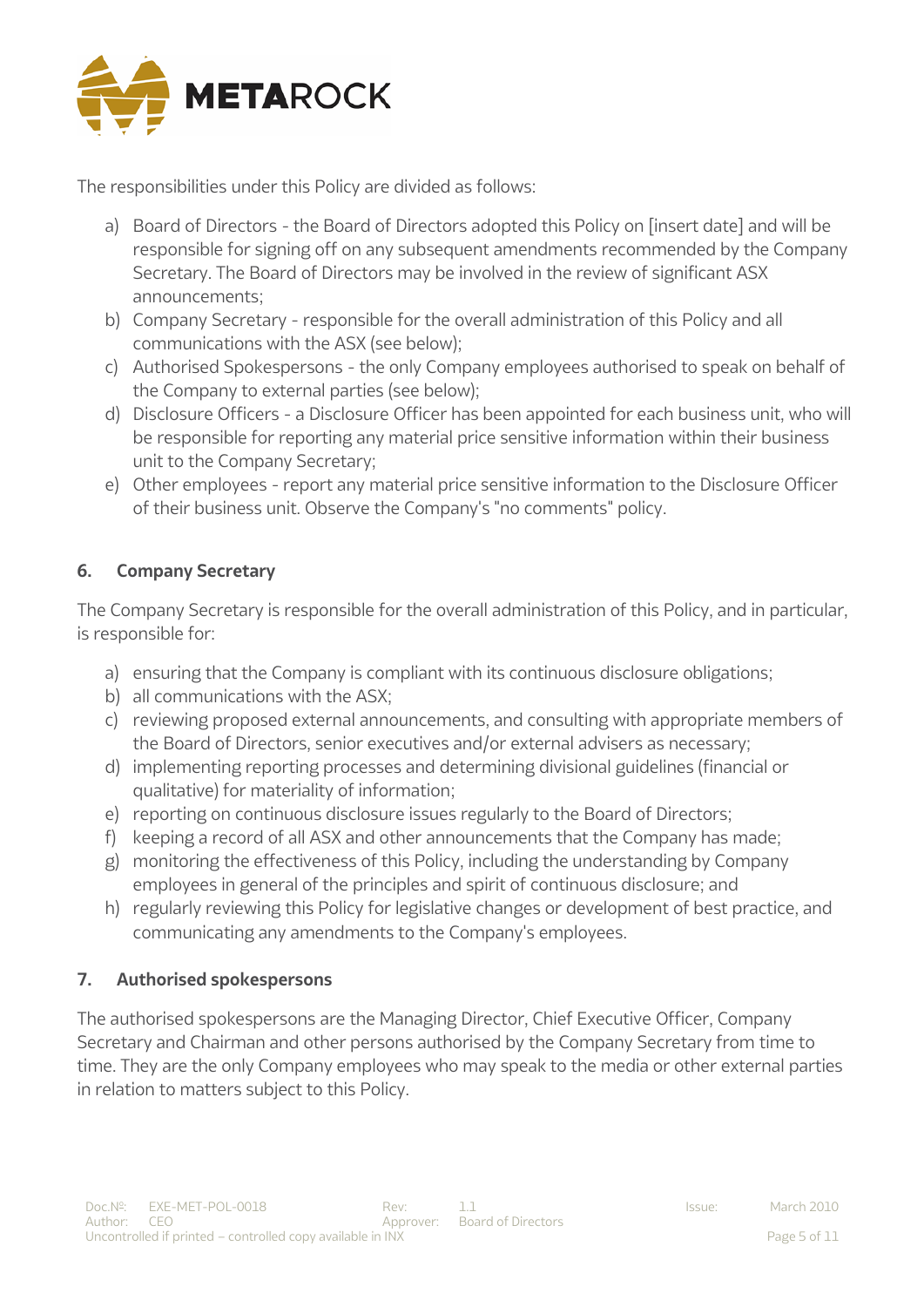

Authorised spokespersons should be briefed by the Company Secretary about prior disclosures by the Company before speaking with external parties. When communicating with external parties, an authorised spokesperson:

- a) should ensure all comments relate to information within the public domain and/or are not material, as the disclosure of confidential information, even if inadvertent, may result in the information no longer falling within the exception to Listing Rule 3.1 and therefore becoming disclosable to the ASX immediately;
- b) may clarify information that the Company has released to the ASX but must not comment on material price sensitive information that has not previously been released;
- c) should limit any comments to his or her area of expertise as much as possible; and
- d) should report to the Company Secretary after the external communication is made, to determine if any confidential information has been disclosed and whether as a consequence any disclosure to the ASX is necessary.

# **8. Company announcements - the procedures**

The management of the Company's external announcements depends largely on an effective system of internal reporting and announcement preparation.

The following procedures will apply in relation to all external announcements:

- a) Identification and notification of material price sensitive information as soon as an employee becomes aware of material price sensitive information which has not been previously released by the Company, he or she should immediately notify:
	- i. in the case of Directors, senior management and Disclosure Officers the Company Secretary; or
	- ii. in the case of all other employees the Disclosure Officer of their business unit, who will in turn notify the Company Secretary.

"Continuous disclosure issues" will be a permanent item on the agenda for every Board meeting, Board Committee meetings and all other meetings from business unit level upwards.

- b) Review of material price sensitive information after receiving any material price sensitive information, the Company Secretary will review the information (in consultation with senior executives and/or external advisers if necessary), to determine whether the information is required to be disclosed;
- c) Prepare external announcement if the information is required to be disclosed, the Company Secretary will prepare a draft announcement. Such announcements should be factual, relevant, and expressed in an objective and clear manner. The use of emotive or intemperate language should be avoided;
- d) Obtain sign off The draft Company announcement must be signed off by The Managing Director or in his or her absence the Chairman or Chief Executive Officer;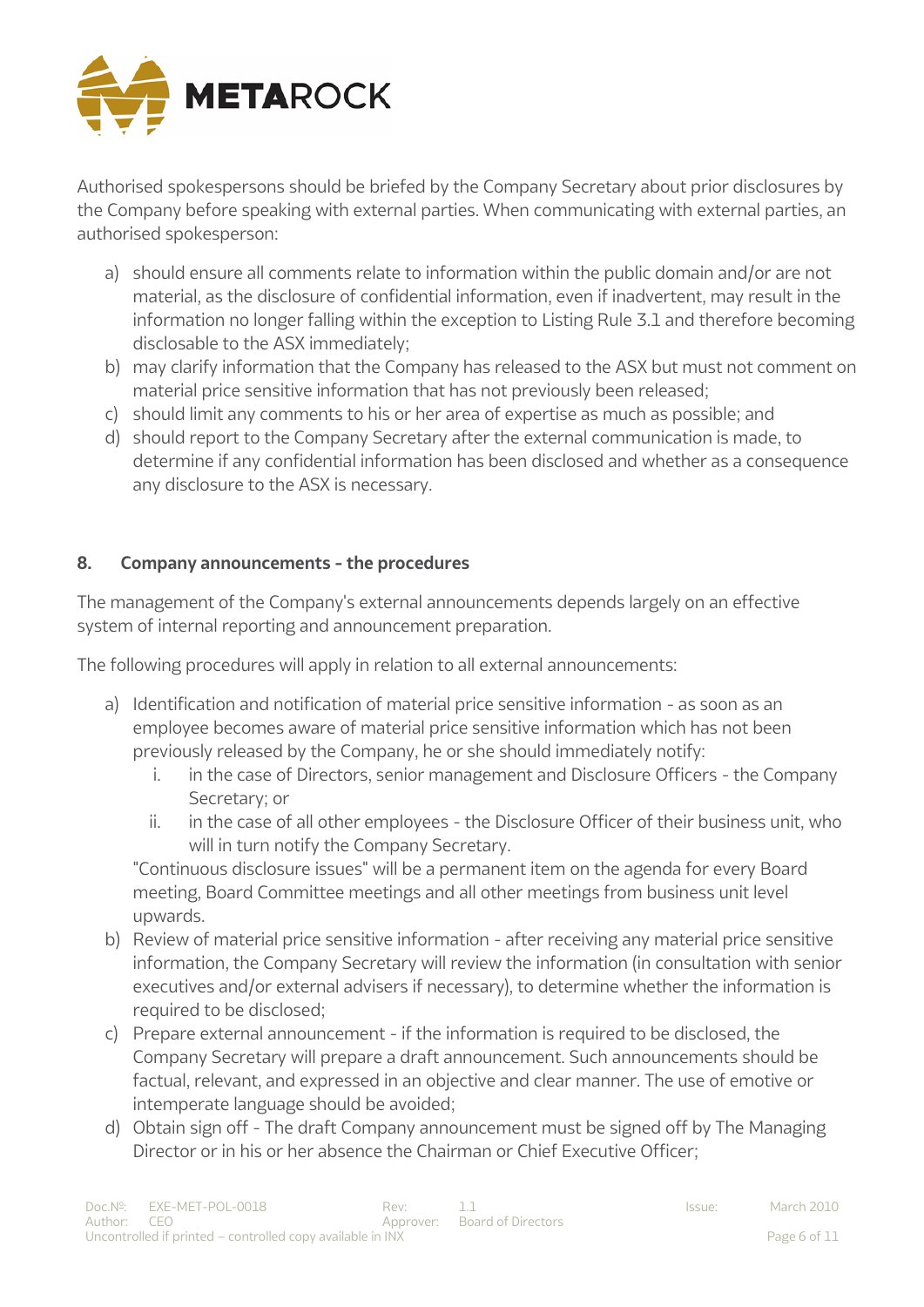

- e) Lodge announcement the Company Secretary (only) to lodge the announcement with ASX electronically;
- f) Post announcement on the Company website AFTER receiving an acknowledgement from the ASX that the announcement has been released to the market, post the announcement onto the Company's website (under the section "Investor Relations") within 24 hours of receiving the ASX's acknowledgement.

In light of the Company's obligation to disclose any material price sensitive information "as soon as it becomes aware" of the information, the above steps, where required, should be taken as a matter of urgency.

#### **9. Joint announcements**

In situations where the Company needs to issue a joint announcement with a joint venture or project partner, the Company will seek to give the partner the opportunity to review the announcement prior to its release, provided that it does not compromise the Company's ability to comply with its disclosure obligation.

# **10. Timing**

The Company must not release material price sensitive information publicly until it has disclosed it to the ASX and received confirmation of its release by the ASX.

If information is to be released by the Company in Sydney or Brisbane and simultaneously in another geographical location (for example, by a foreign joint venture partner), the Company Secretary will consult with the relevant parties to determine how the requirements of the Listing Rules will impact on the timing of the disclosure.

# **11. Disseminating announcements**

After receiving the ASX's confirmation that an announcement has been released to the market, the Company will disseminate the information as soon as possible by posting the announcement on the Company's website (within 24 hours after receiving the ASX's confirmation), and broadcasting via email and/or fax to major stakeholders.

The Company's website (under the "Investor Relations" section) will contain relevant information on the Company such as:

- a) Company profile;
- b) ASX announcements;
- c) annual reports and other financial results;
- d) speeches and other information provided to analysts and investor groups; and
- e) AGM information.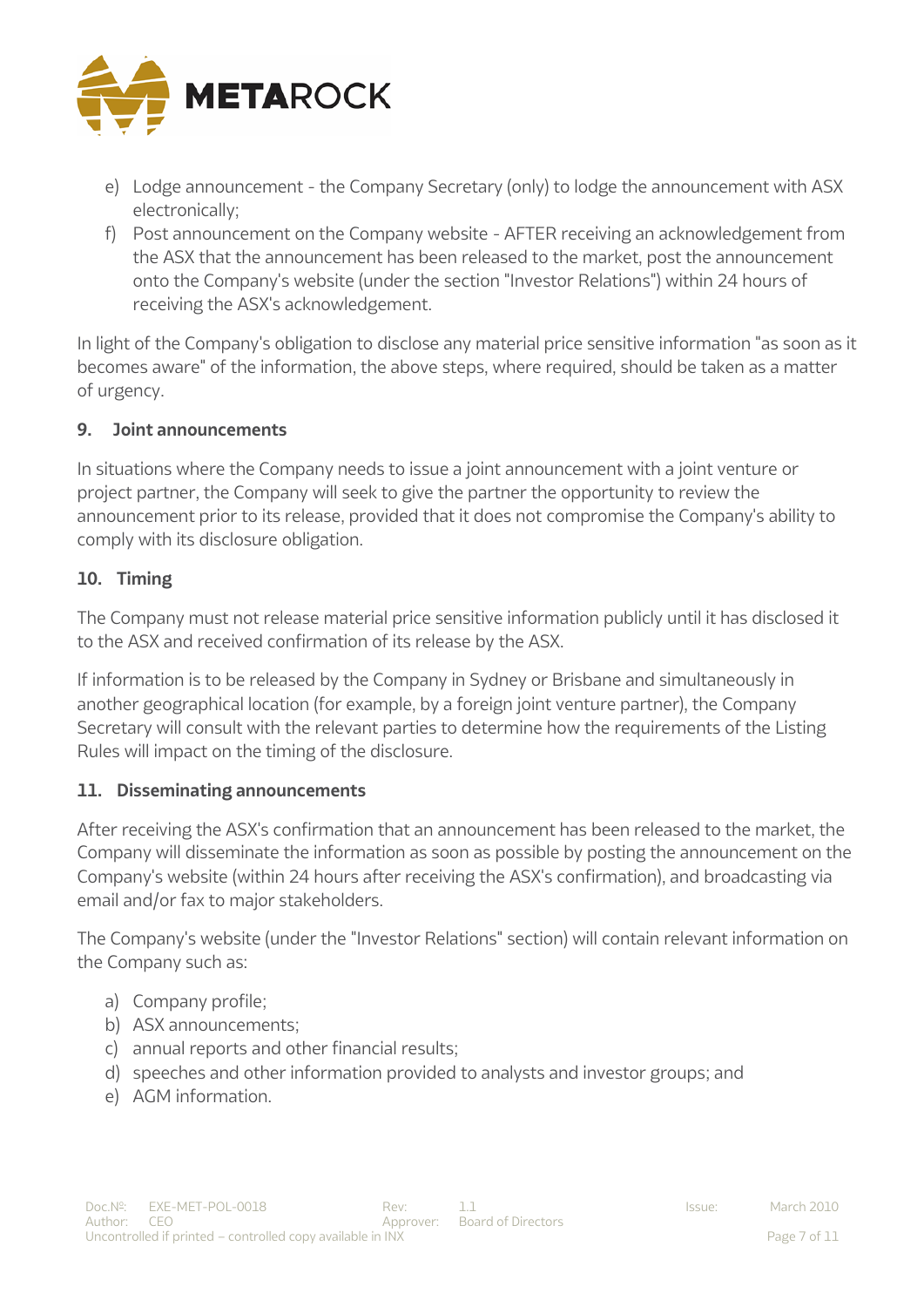

The Company Secretary must review the relevant information prior to it being posted on the website. The "Investor Relations" section of the website will be reviewed continuously to ensure that it is up-to-date, complete and accurate.

# **12. Pre-result periods**

To prevent inadvertent disclosure of material price sensitive information, during the periods between the end of its financial reporting periods (31 December and 30 June) and the actual results release, the Company will not discuss any financial information, broker estimates and forecasts, with institutional investors, individual investors, stockbroking analysts, or the media unless the information being discussed has previously been disclosed to the ASX.

# **13. Media and market speculation**

The Company has a general "no comments" policy in relation to market speculation and rumours, which must be observed by employees at all times. However, the Company may issue an announcement in response to market speculation or rumour where it is necessary to comply with the continuous disclosure obligations, for example, for the purpose of correcting factual errors or responding to a formal request from the ASX for information.

The Company will not provide the media with exclusive interviews or information that potentially contains any material price sensitive information prior to disclosing that information to the ASX. It will also not provide any information "off the record".

The Company will not disclose any information that is potentially material price sensitive information publicly under an embargo arrangement prior to release to the ASX. The only exception to this policy may be the provision, in limited circumstances, of a copy of an announcement under strict lock-up arrangements for the purpose of facilitating dissemination of the information following release to the ASX.

Employees who are approached by the media or any external parties for information should observe the "no comments" policy and notify the Company Secretary as soon as possible.

# **14. Briefings/meetings/conference calls with analysts or investors**

As part of the Company's management of investor relations and to enhance stockbroking analysts' understanding of its background and technical information, it conducts briefings with analysts or investors from time to time, including:

- one-on-one discussions (for the purpose of this Policy, this includes any communications between the Company and an analyst/investor);
- group briefings; and
- conference calls,

(collectively referred to as "briefings").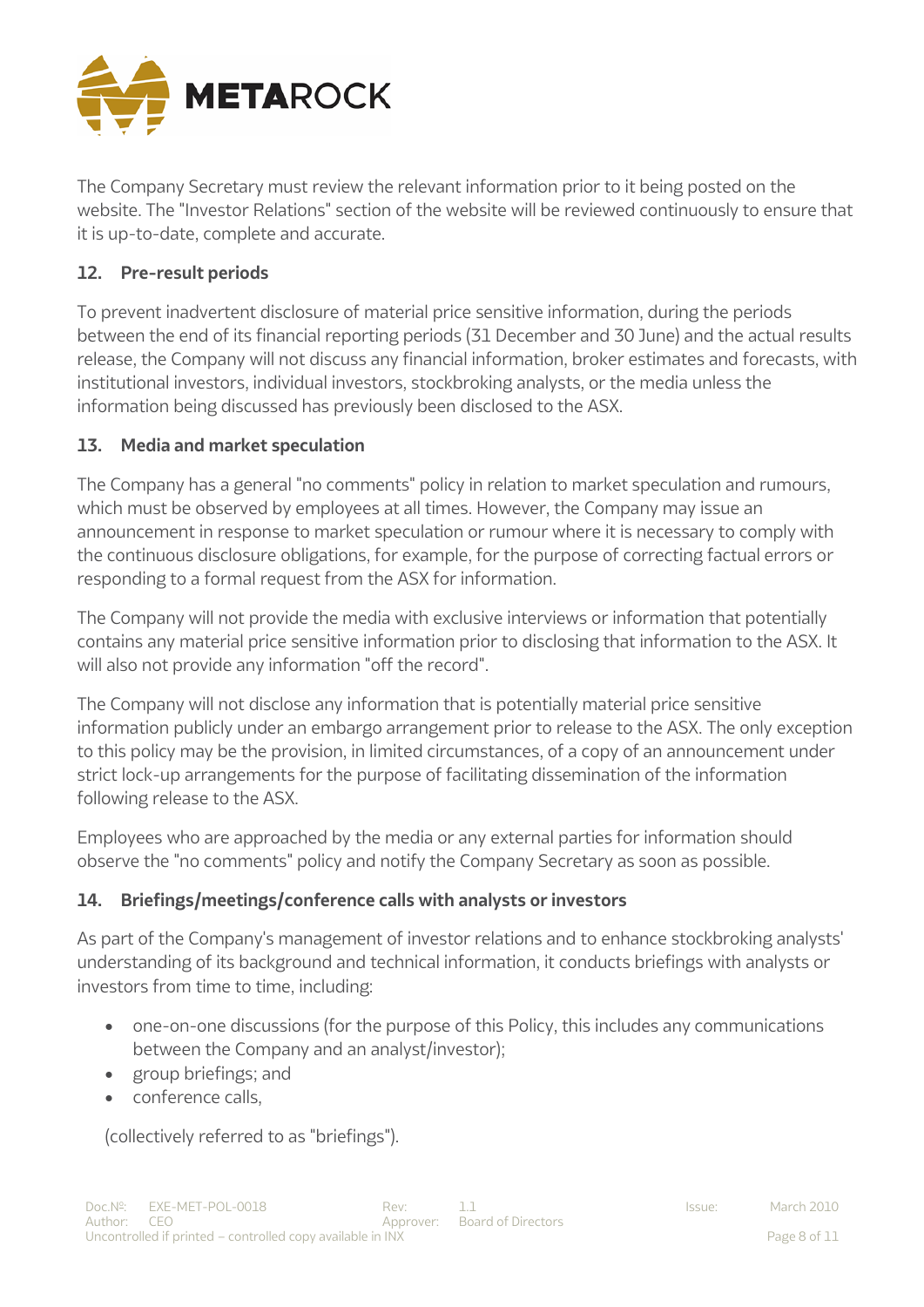

The Company's policy for conducting these briefings is not to disclose any information which is, or potentially is, material price sensitive information, that has not been announced to the ASX and the market generally. No briefing should be held during pre-results periods.

In addition, the following protocols will be followed in relation to such briefings:

- a) where price sensitive information is to be provided at the briefing the Company will make an announcement prior to the briefing to inform the market;
- b) any written material to be used at a briefing must be provided in advance to the company secretary to determine whether it contains any information that has not previously been disclosed;
- c) if possible, two Company employees, including the Company Secretary/other authorised representative should be present at the briefing;
- d) if possible, a file note should be made in relation to the briefing and be kept for a reasonable period after the briefing;
- e) if a question raised during the briefing can only be answered by disclosing material price sensitive information which was not previously disclosed to the ASX, the Company employee must decline to answer the question, but take the question on notice;
- f) Following the briefing, if an employee present at a briefing considers that any material price sensitive information that was not previously disclosed, was disclosed during the briefing, he or she must immediately notify the Company Secretary;
- g) following the briefing, the Company will post all previously unreleased material used or made available for the briefing on the Company's website.

# **15. Broker sponsored investor conferences**

The Company or its executives are from time to time invited to participate or present at broker sponsored investor conferences. The policy and protocols for the Company's briefings apply to such conferences.

# **16. Responding to analyst reports and forecasts**

Stockbroking analysts frequently prepare reports on securities of listed entities, including the Company, which contain performance and financial forecasts. The Company acknowledges the importance of analyst reports in facilitating the operation of the market in an informed and efficient manner.

However, the Company is independent, and will do all things necessary to be seen as independent, to analysts. The Company will not endorse any such reports, and will restrict its comments to factual matters and information which has been previously disclosed to the ASX and the market generally.

In particular, the Company: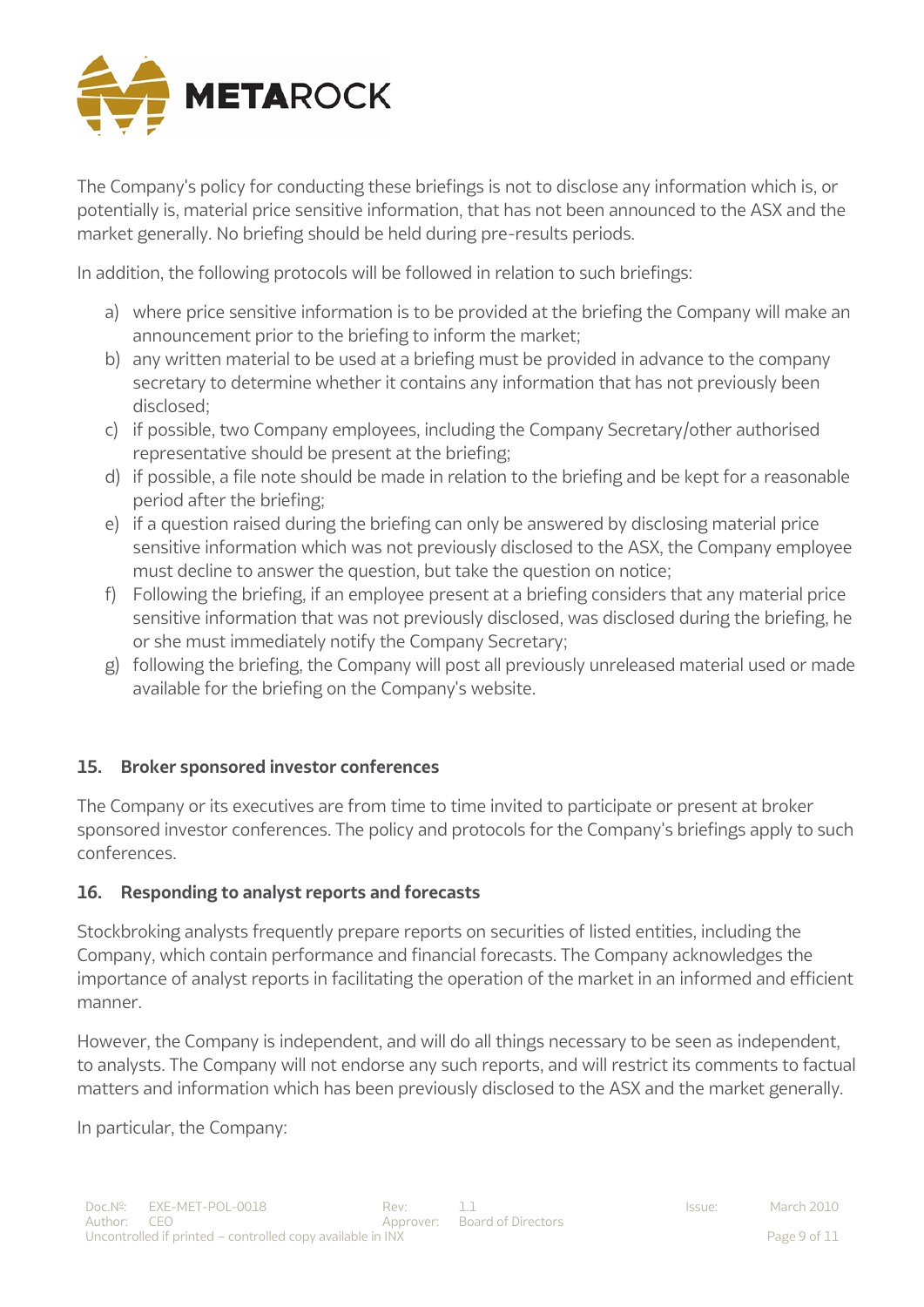

- a) will not generally comment on analyst forecasts or disclose its own earnings projections, however, it may comment on analyst reports by:
	- i. acknowledging the report's range of estimates; and
	- ii. correcting factual errors or assumptions where the relevant information has already been disclosed;
- b) will not include any analyst reports in its own corporate information, or post any analyst reports (including hyperlinks) on its website, but may use the reports internally;
- c) will include a disclaimer that the Company is not responsible for, and does not endorse, the analyst report, in any response made to an analyst; and
- d) may consider issuing a profit warning/statement if it becomes apparent that in general the market's earnings projections on it materially differ from its own estimates.

If a draft report has been sent to the Company for comments, it should be forwarded immediately to the Company Secretary.

# **17. Chatrooms**

Company employees or associated parties must not participate in chat room discussions on the internet where the subject matter relates to the Company.

# **18. Responding to unexpected questions**

Company employees and executives are often faced with unexpected questions from external parties - for example, pre-arranged briefings sometimes move outside the scope of intended discussion, or Company executives may be asked for information in situations other than formal briefings.

When faced with an unexpected question, respond only with information which has previously been disclosed to the market. If answering the question requires the disclosure of information that has not been previously disclosed, or if in doubt as to whether or not certain information has already been disclosed, decline to answer the question. Take the question on notice so that the formal process of releasing information can operate.

# **19. Inadvertent disclosure of information**

Disclosure of material price sensitive information to an external party prior to disclosure to the ASX constitutes a breach of Listing Rule 15.7. To prevent a breach of Listing Rule 15.7 and to minimise the consequences should such a breach occur, the following procedures apply.

A review should be done following any communications with an external party. If a Company employee becomes aware that:

- a) there may have been inadvertent disclosure of material price sensitive information (which has not been disclosed to the ASX) during any communication with external parties; or
- b) confidential Company information may have been leaked (whatever its source),